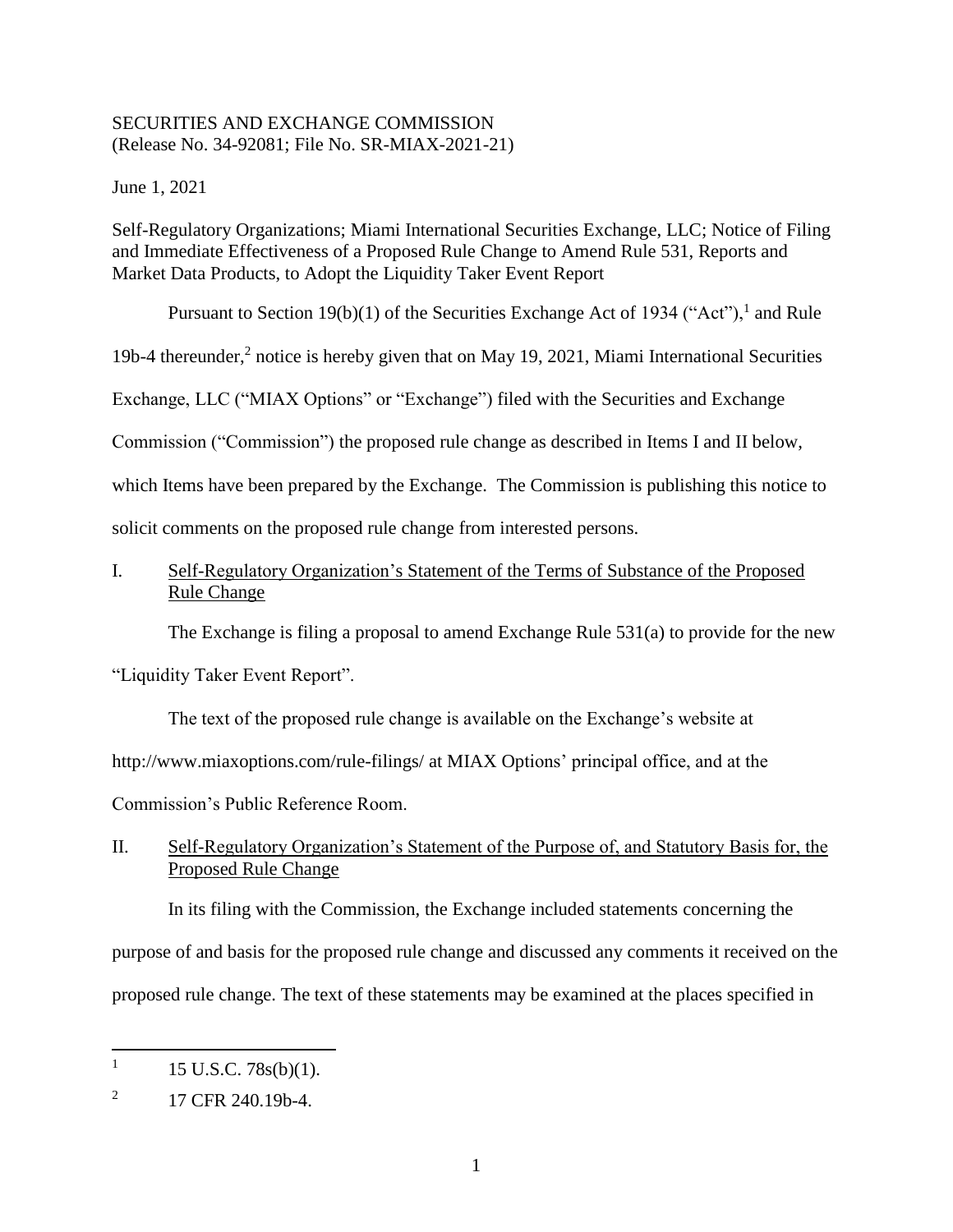Item IV below. The Exchange has prepared summaries, set forth in sections A, B, and C below, of the most significant aspects of such statements.

# A. Self-Regulatory Organization's Statement of the Purpose of, and Statutory Basis for, the Proposed Rule Change

1. Purpose

The Exchange proposes to amend Exchange Rule 531(a) to provide for the new "Liquidity Taker Event Report" (the "Report"). The proposed Report is identical to that previously adopted by the Exchange's affiliate, MIAX Emerald, LLC ("MIAX Emerald"), and approved by the Securities and Exchange Commission ("Commission").<sup>3</sup>

The Report is an optional product<sup>4</sup> available to Members.<sup>5</sup> Currently, the Exchange provides real-time prices and analytics in the marketplace. The Exchange believes the additional data points from the matching engine outlined below may help Members gain a better understanding about their interactions with the Exchange. The Exchange believes the Report will provide Members with an opportunity to learn more about better opportunities to access liquidity and receive better execution rates. The proposed Report will increase transparency and democratize information so that all firms that subscribe to the Report have access to the same information on an equal basis, even for firms that do not have the appropriate resources to

 $\overline{3}$ <sup>3</sup> See Securities Exchange Act Release No. 91787 (May 6, 2021), 85 FR 26111 (May 12, 2021) (SR-EMERALD-2021-09) (Order Approving Proposed Rule Change to Adopt Exchange Rule 531(a), Reports, to Provide for a New "Liquidity Taker Event Report").

<sup>&</sup>lt;sup>4</sup> The Exchange intends to submit a separate filing with the Commission pursuant to Section 19(b)(1) to propose fees for the Liquidity Taker Event Report.

<sup>&</sup>lt;sup>5</sup> The term "Member" means an individual or organization approved to exercise the trading rights associated with a Trading Permit. Members are deemed "members" under the Exchange Act. See Exchange Rule 100.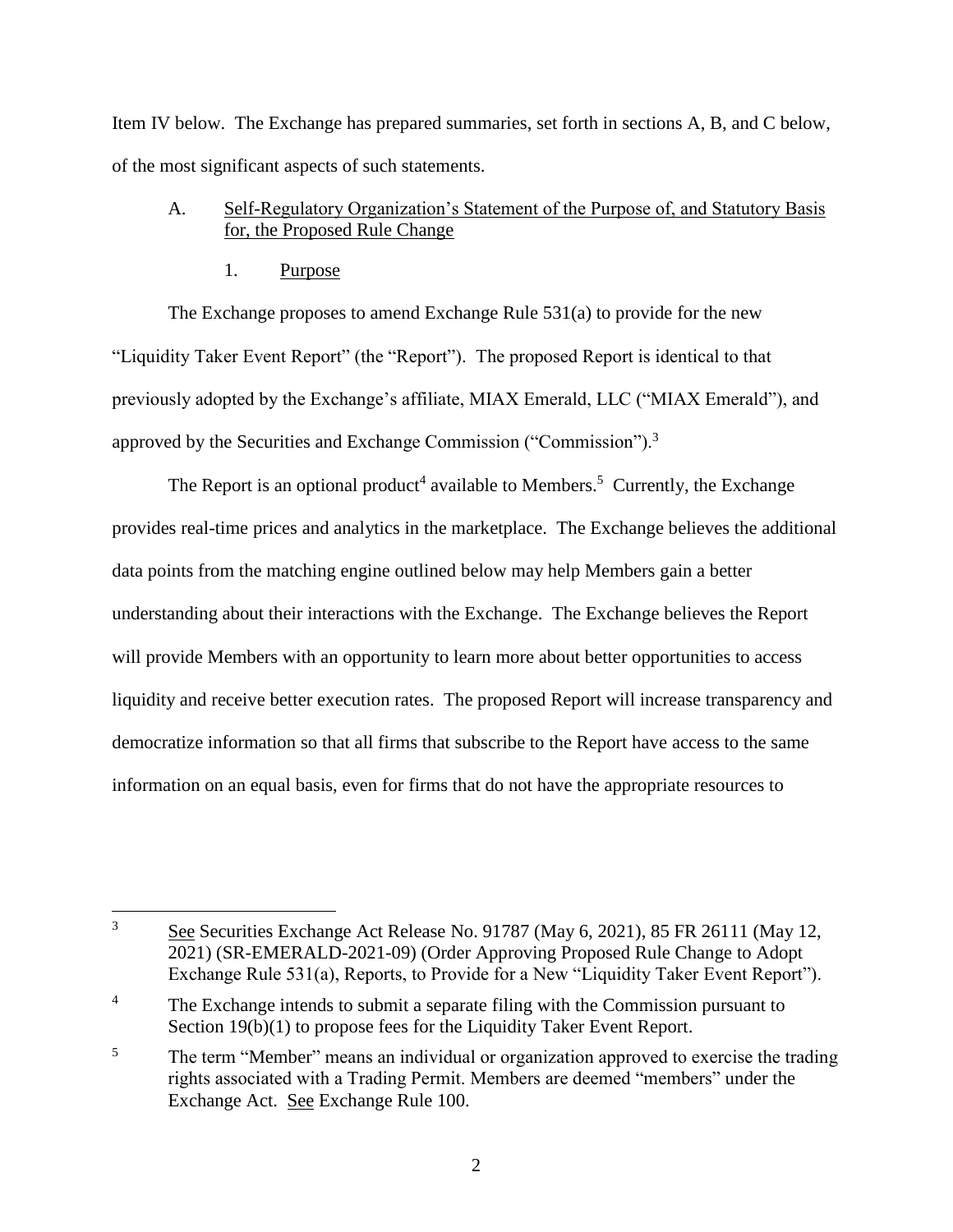generate a similar report regarding interactions with the Exchange. None of the components of the proposed Report include real-time market data.

Members generally would use a liquidity accessing order if there is a high probability that it will execute against an order resting on the Exchange's Book.<sup>6</sup> The proposed Report would identify by how much time an order that may have been marketable missed an execution. The proposed Report will provide greater visibility into the missed trading execution, which will allow Members to optimize their models and trading patterns to yield better execution results.

The proposed Report will be a Member-specific report and will help Members to better understand by how much time a particular order missed executing against a specific resting order, thus allowing that Member to determine whether it wants to invest in the necessary resources and technology to mitigate missed executions against certain resting orders on the Exchange's Book. For example, Member A submits an order that is posted to the Book and then Member B enters a marketable order to execute against Member A's resting order. Immediately thereafter, Member C sends a marketable order to execute against Member A's resting Order. Because Member B's order is received by the Exchange before Member C's order, Member B's order executes against Member A's resting order. The proposed Report would provide Member C the data points necessary for that firm to calculate by how much time they missed executing against Member A's resting order. The Exchange proposes to provide the Report on a T+1 basis. As further described below, the Report will be specific and tailored to the Member that is subscribed to the Report and any data included in the Report that relates to a Member other than the Member receiving the Report will be anonymized.

<sup>6</sup> The term "Book" means the electronic book of buy and sell orders and quotes maintained by the System. See Exchange Rule 100. The term "System" means the automated trading system used by the Exchange for the trading of securities. See id.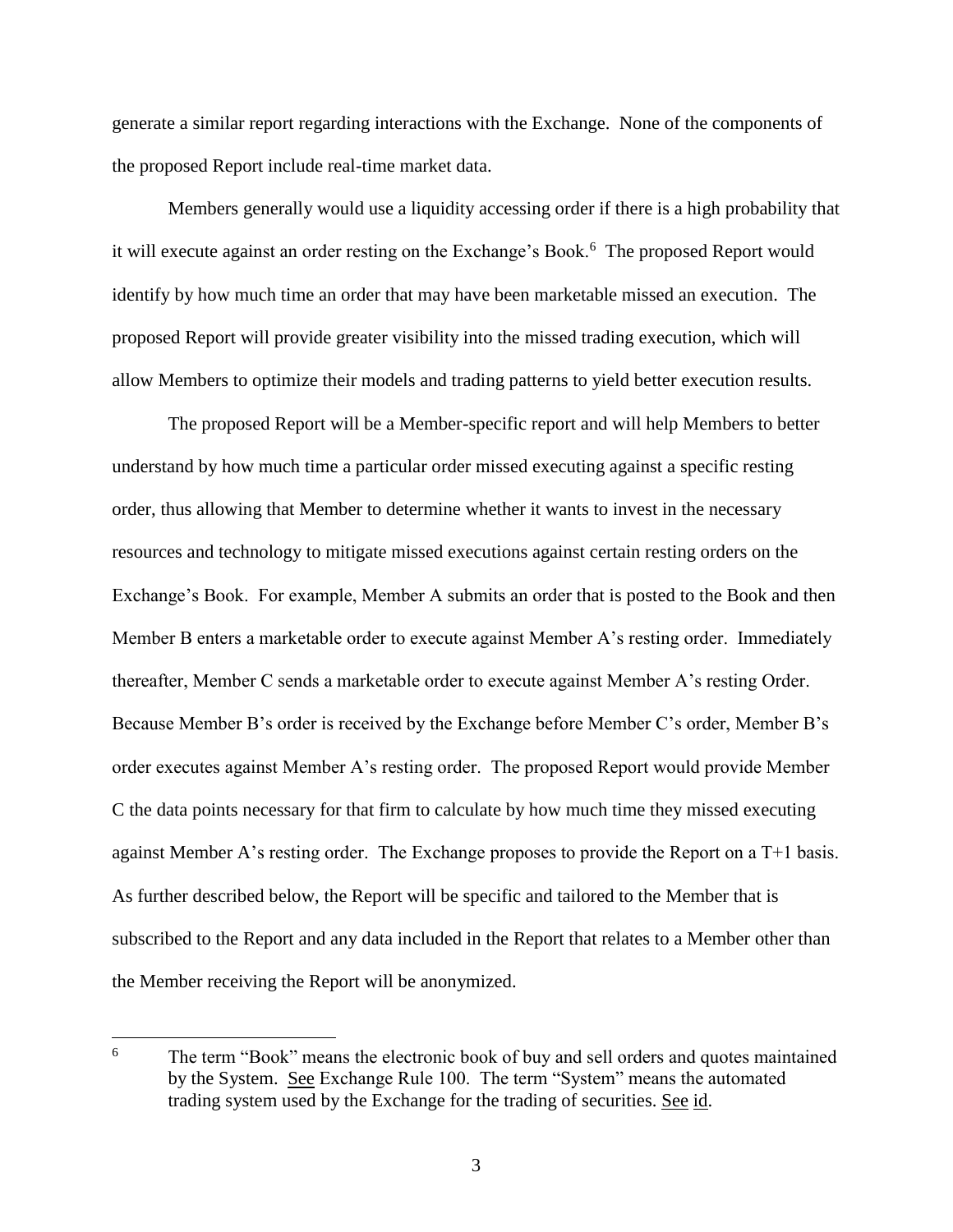The Exchange proposes to provide the Report in response to Member demand for data concerning the timeliness of their incoming orders and executions against resting orders. Members have periodically requested from the Exchange's trading operations personnel information concerning the timeliness of their incoming orders and efficacy of their attempts to execute against resting liquidity on the Exchange's Book. The purpose of the Report is to provide Members the necessary data in a standardized format on a T+1 basis to those that subscribe to the Report on an equal basis.

Proposed Exchange Rule 531(a) would provide that the Report is a daily report that provides a Member ("Recipient Member") with its liquidity response time details for executions of an order resting on the Book, where that Recipient Member attempted to execute against such resting order within a certain timeframe.

#### Report Content

Paragraph (a)(1) of Rule 531 would describe the content of the Report and delineate which information would be provided regarding the resting order,<sup>7</sup> the response that successfully executed against the resting order, and the response submitted by the Recipient Member that missed executing against the resting order. It is important to note that the content of the Report will be specific to the Recipient Member and the Report will not include any information related to any Member other than the Recipient Member. The Exchange will restrict all other market participants, including the Recipient Member, from receiving another market participant's data.

*Resting Order Information*. Rule 531(a)(1)(i) would provide that the following information would be included in the Report regarding the resting order: (A) the time the resting

 $\overline{7}$ <sup>7</sup> Only displayed orders will be included in the Report. The Exchange notes that it does not currently offer any non-displayed orders types on its options trading platform.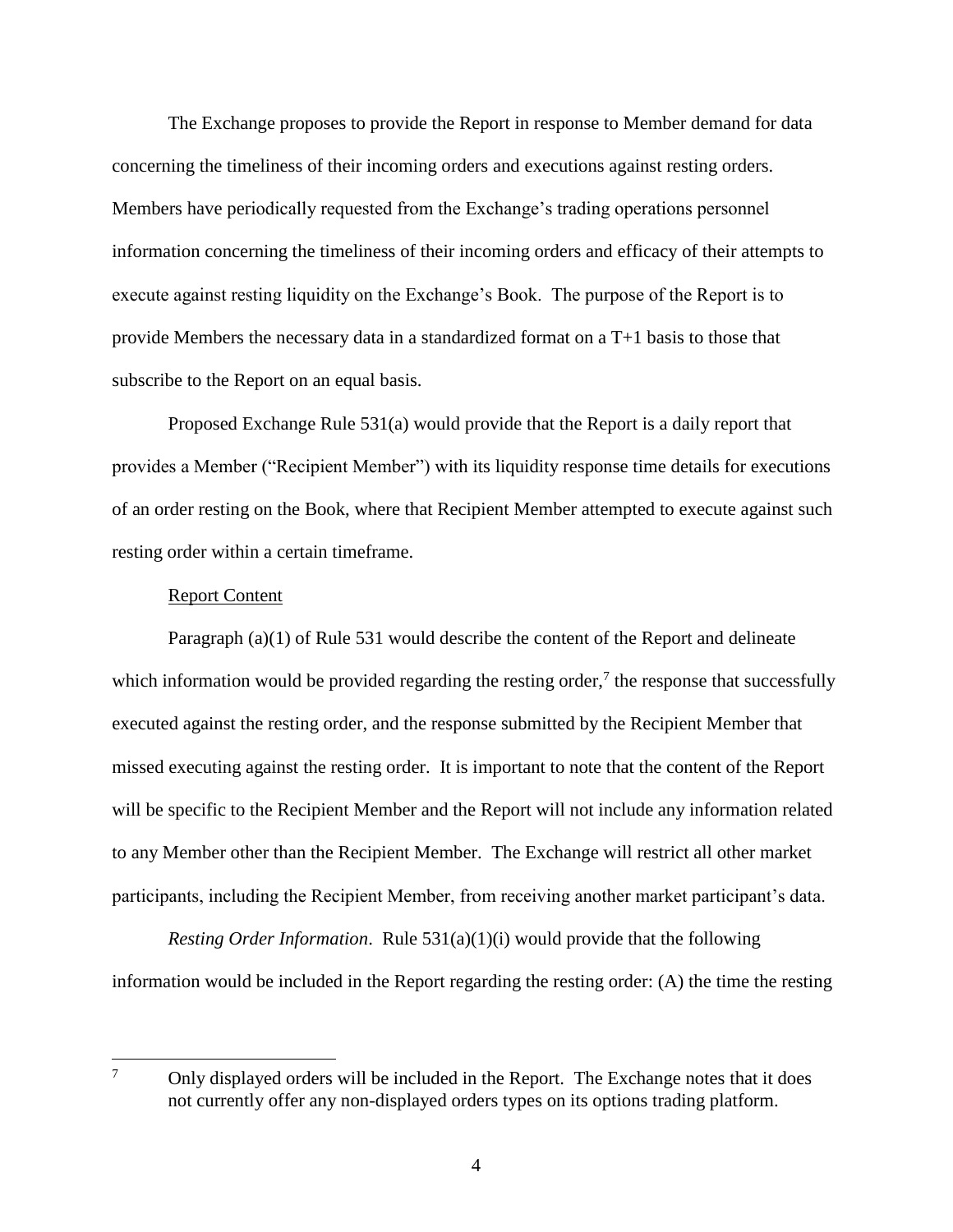order was received by the Exchange;  $8$  (B) symbol; (C) order reference number, which is a unique reference number assigned to a new order at the time of receipt; (D) whether the Recipient Member is an Affiliate<sup>9</sup> of the Member that entered the resting order<sup>10</sup>; (E) origin type ( $e.g.,$ Priority Customer,<sup>11</sup> Market Maker<sup>12</sup>); (F) side (buy or sell); and (G) displayed price and size of the resting order. $^{13}$ 

*Execution Information*. Rule 531(a)(1)(ii) would provide that the following information

would be included in the Report regarding the execution of the resting order: (A) the MBBO<sup>14</sup> at

 $\overline{a}$ <sup>8</sup> The time the Exchange received the resting order would be in nanoseconds and is the time the resting order was received by the Exchange's System.

<sup>&</sup>lt;sup>9</sup> The term "affiliate" of or person "affiliated with" another person means a person who, directly, or indirectly, controls, is controlled by, or is under common control with, such other person. See Exchange Rule 100.

 $10$  The Report will simply indicate whether the Recipient Member is an Affiliate of the Member that entered the resting order and not include any other information that may indicate the identity of the Member that entered the resting order.

<sup>&</sup>lt;sup>11</sup> The term "Priority Customer" means a person or entity that (i) is not a broker or dealer in securities, and (ii) does not place more than 390 orders in listed options per day on average during a calendar month for its own beneficial account(s). The number of orders shall be counted in accordance with Interpretation and Policy .01 to Exchange Rule 100. See Exchange Rule 100.

<sup>&</sup>lt;sup>12</sup> The term "Market Maker" refers to "Lead Market Makers", "Primary Lead Market Makers" and "Registered Market Makers" collectively. See Exchange Rule 100.

<sup>&</sup>lt;sup>13</sup> The Exchange notes that the displayed price and size are also disseminated via the Exchange's proprietary data feeds and the Options Price Reporting Authority ("OPRA"). The Exchange also notes that the displayed price of the resting order may be different than the ultimate execution price. This may occur when a resting order is displayed and ranked at different prices upon entry to avoid a locked or crossed market.

<sup>&</sup>lt;sup>14</sup> The term "MBBO" means the best bid or offer on the Exchange. See Exchange Rule 100.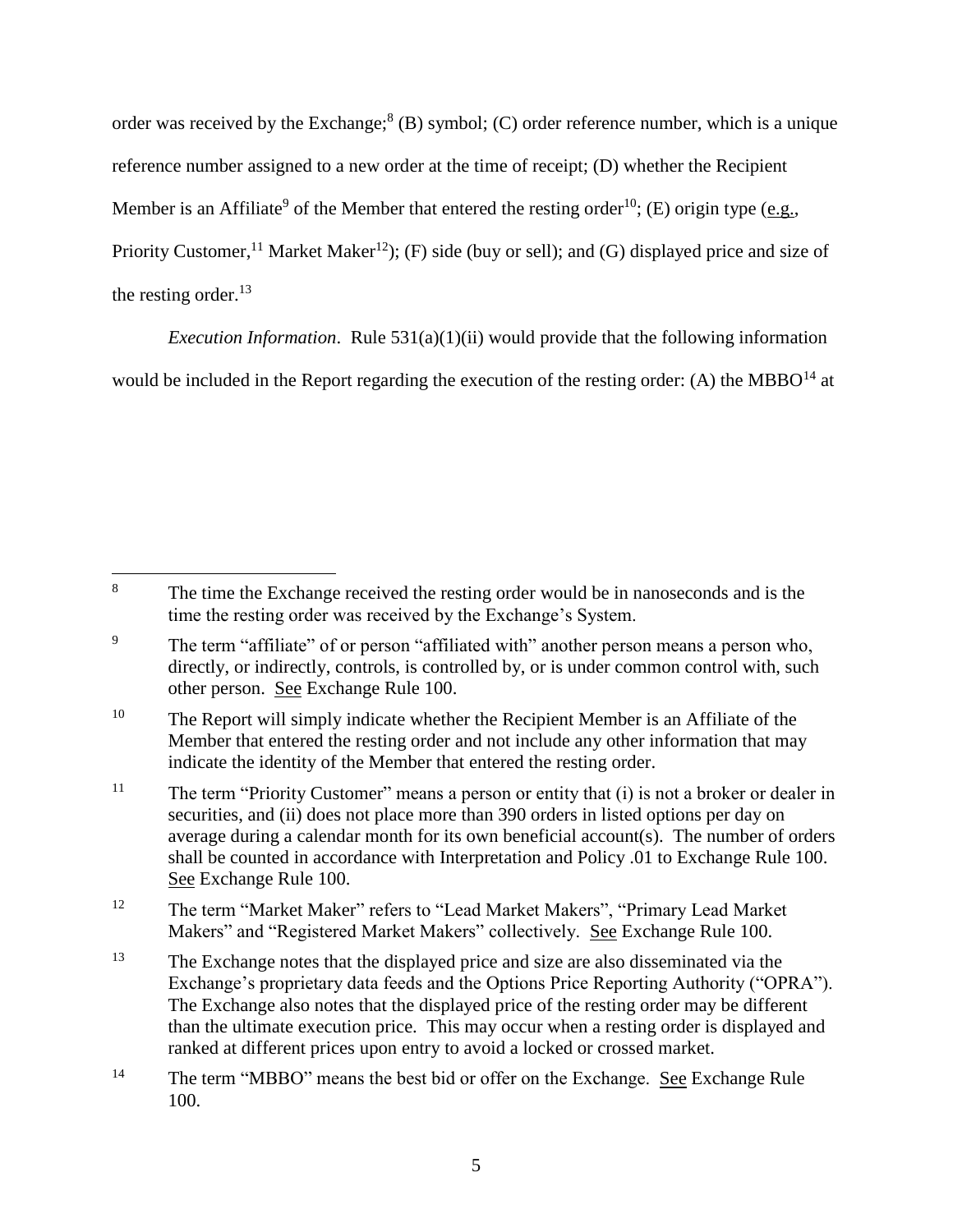the time of execution;<sup>15</sup> (B) the ABBO<sup>16</sup> at the time of execution;<sup>17</sup> (C) the time first response that executes against the resting order was received by the Exchange and the size of the execution and type of the response;<sup>18</sup> (D) the time difference between the time the resting order was received by the Exchange and the time the first response that executes against the resting order was received by the Exchange;<sup>19</sup> and  $(E)$  whether the response was entered by the Recipient Member. If the resting order executes against multiple contra-side responses, only the MBBO and ABBO at the time of the execution against the first response will be included.

*Recipient Member's Response Information*. Rule 531(a)(1)(iii) would provide that the following information would be included in the Report regarding response(s) sent by the Recipient Member: (A) Recipient Member identifier; (B) the time difference between the time the first response that executes against the resting order was received by the Exchange and the time of each response sent by the Recipient Member, regardless of whether it executed or not;  $^{20}$ 

<sup>15</sup> Exchange Rule  $531(a)(1)(ii)(A)$  would further provide that if the resting order executes against multiple contra-side responses, only the EBBO [sic] at the time of the execution against the first response will be included.

<sup>&</sup>lt;sup>16</sup> The term "ABBO" or "Away Best Bid or Offer" means the best bid(s) or offer(s) disseminated by other Eligible Exchanges (defined in Exchange Rule 1400(g)) and calculated by the Exchange based on market information received by the Exchange from OPRA. See Exchange Rule 100.

<sup>&</sup>lt;sup>17</sup> Exchange Rule 531(a)(1)(ii)(B) would further provide that if the resting order executes against multiple contra-side responses, only the ABBO at the time of the execution against the first response will be included.

<sup>&</sup>lt;sup>18</sup> The time the Exchange received the response order would be in nanoseconds and would be the time the response was received by the Exchange's network, which is before the time the response would be received by the System.

<sup>&</sup>lt;sup>19</sup> The time difference would be provided in nanoseconds.

<sup>&</sup>lt;sup>20</sup> For purposes of calculating this duration of time, the Exchange will use the time the resting order and the Recipient Member's response(s) is received by the Exchange's network, both of which would be before the order and response(s) would be received by the System. This time difference would be provided in nanoseconds.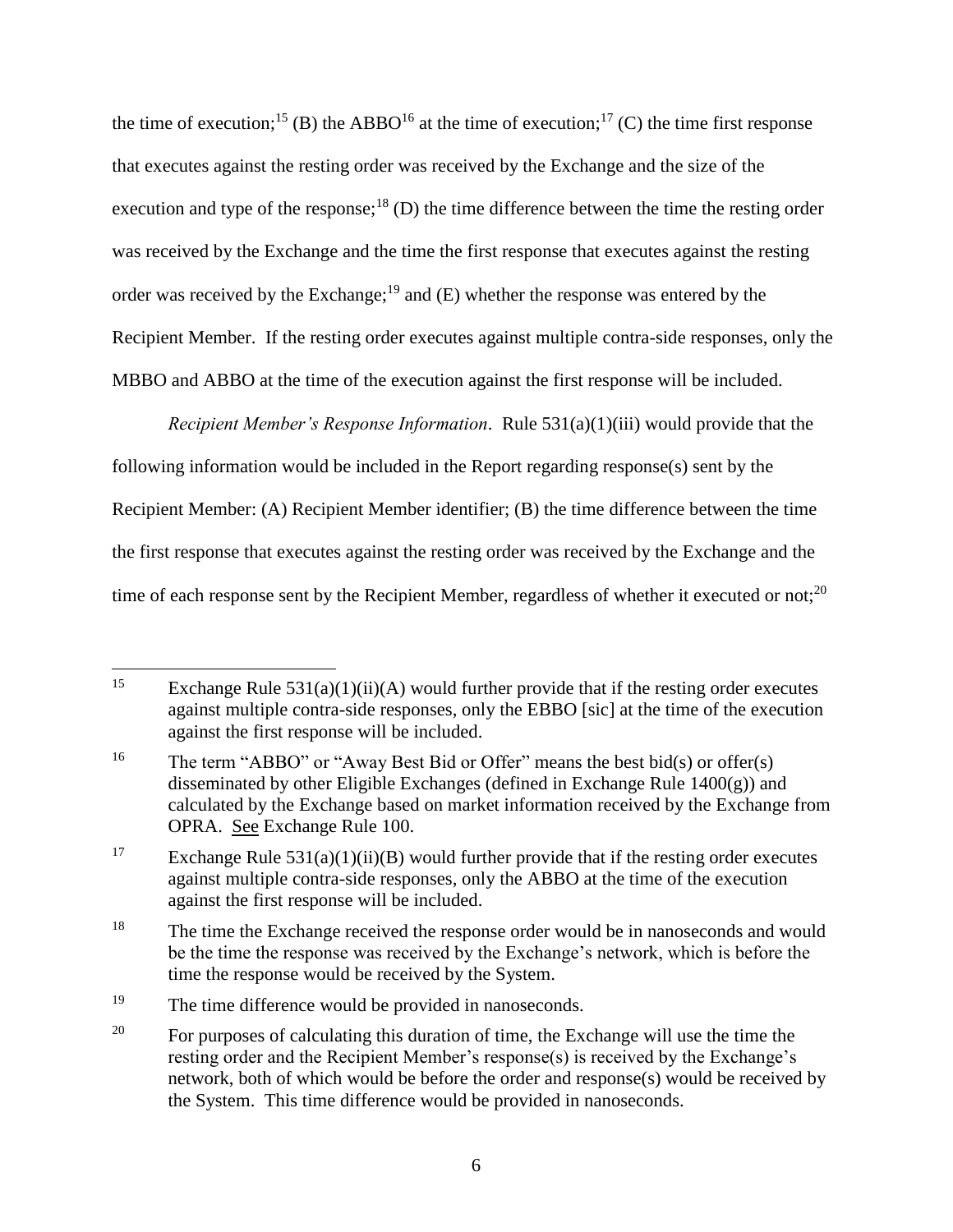(C) size and type of each response submitted by Recipient Member; and (D) response reference number, which is a unique reference number attached to the response by the Recipient Member.

#### Timeframe for Data Included in Report

Paragraph (a)(2) of Rule 531 would provide that the Report would include the data set forth under Rule  $531(a)(1)$  described above for executions and contra-side responses that occurred within 200 microseconds of the time the resting order was received by the Exchange.

### Scope of Data Included in the Report

Paragraph (a)(3) of Rule 531 would provide that the Report will only include trading data related to the Recipient Member and, subject to the proposed paragraph (4) of Rule 531(a) described below, will not include any other Member's trading data other than that listed in paragraphs (1)(i) and (ii) of Exchange Rule 531(a) described above.

#### Historical Data

Paragraph (a)(4) of Rule 531 would specify that the Report will contain historical data from the prior trading day and will be available after the end of the trading day, generally on a  $T+1$  basis.

## 2. Statutory Basis

The Exchange believes the proposed rule change is consistent with the Act and the rules and regulations thereunder applicable to the Exchange and, in particular, the requirements of Section  $6(b)$  of the Act.<sup>21</sup> Specifically, the Exchange believes the proposed rule change is consistent with the Section  $6(b)(5)^{22}$  requirements that the rules of an exchange be designed to prevent fraudulent and manipulative acts and practices, to promote just and equitable principles

<sup>21</sup> 15 U.S.C. 78f(b).

<sup>&</sup>lt;sup>22</sup> 15 U.S.C. 78 $f(b)(5)$ .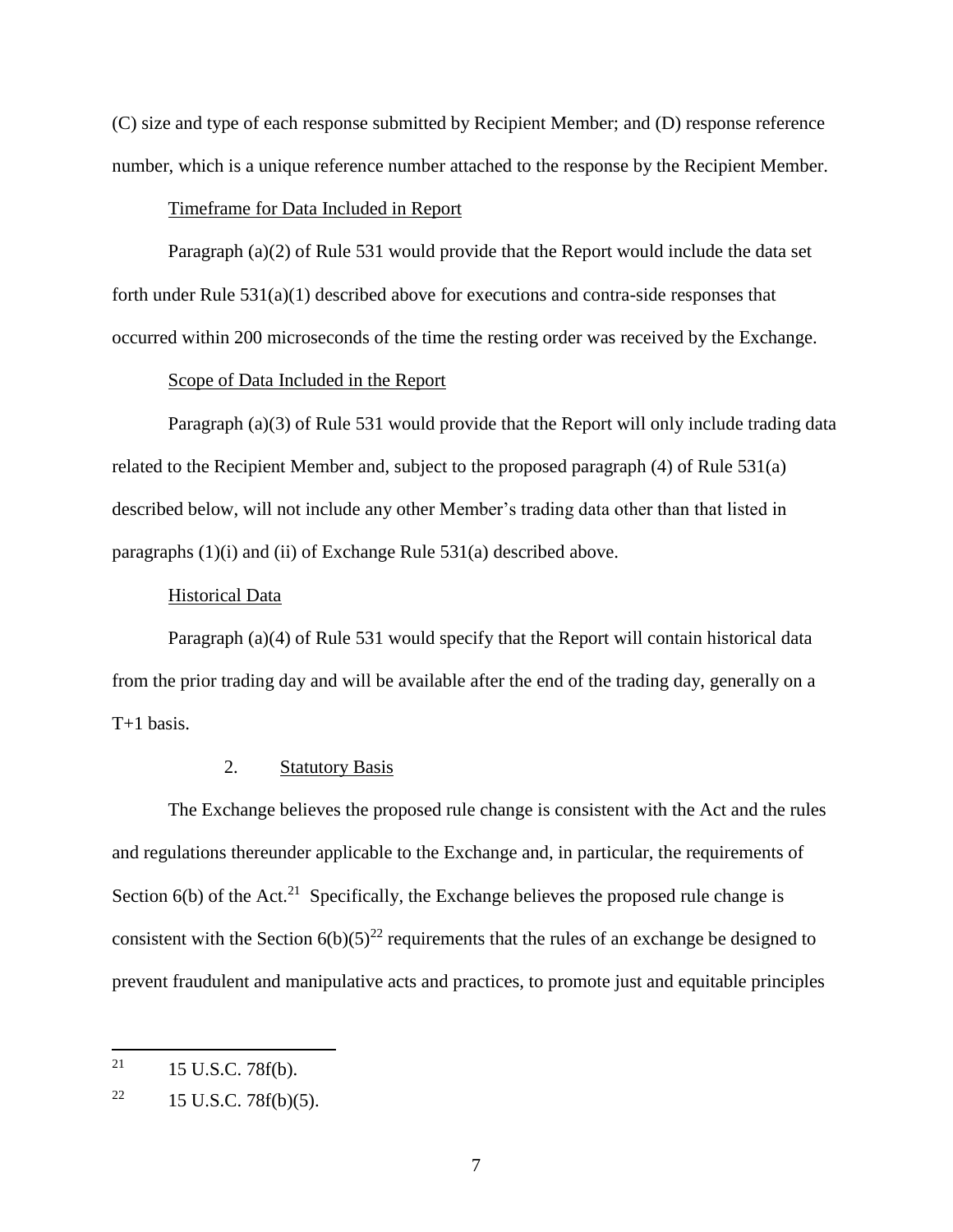of trade, to foster cooperation and coordination with persons engaged in regulating, clearing, settling, processing information with respect to, and facilitating transactions in securities, to remove impediments to and perfect the mechanism of a free and open market and a national market system, and, in general, to protect investors and the public interest. This proposal is in keeping with those principles in that it promotes increased transparency through the dissemination of the optional Report to those interested in subscribing to receive the data. Additionally, the Exchange believes the proposed rule change is consistent with the Section  $6(b)(5)^{23}$  requirement that the rules of an exchange not be designed to permit unfair discrimination between customers, issuers, brokers, or dealers. The proposed Report is also identical to a report previously adopted by the Exchange's affiliate, MIAX Emerald, and approved by the Commission.<sup>24</sup> Therefore, the proposed rule change does not present any new or novel issues not previously considered by the Commission.

The Exchange believes the proposed Report will serve to promote just and equitable principles of trade, remove impediments to and perfect the mechanism of a free and open market and a national market system, and, in general protect investors and the public interest because it will benefit investors by facilitating their prompt access to the value added information that is included in the proposed Report. The Report will allow Members to access information regarding their trading activity that they may utilize to evaluate their own trading behavior and order interactions.

The proposed Report is designed for Members that are interested in gaining insight into latency in connection with orders that failed to execute against an order resting on the

<sup>23</sup> Id.

<sup>24</sup> See supra note 3.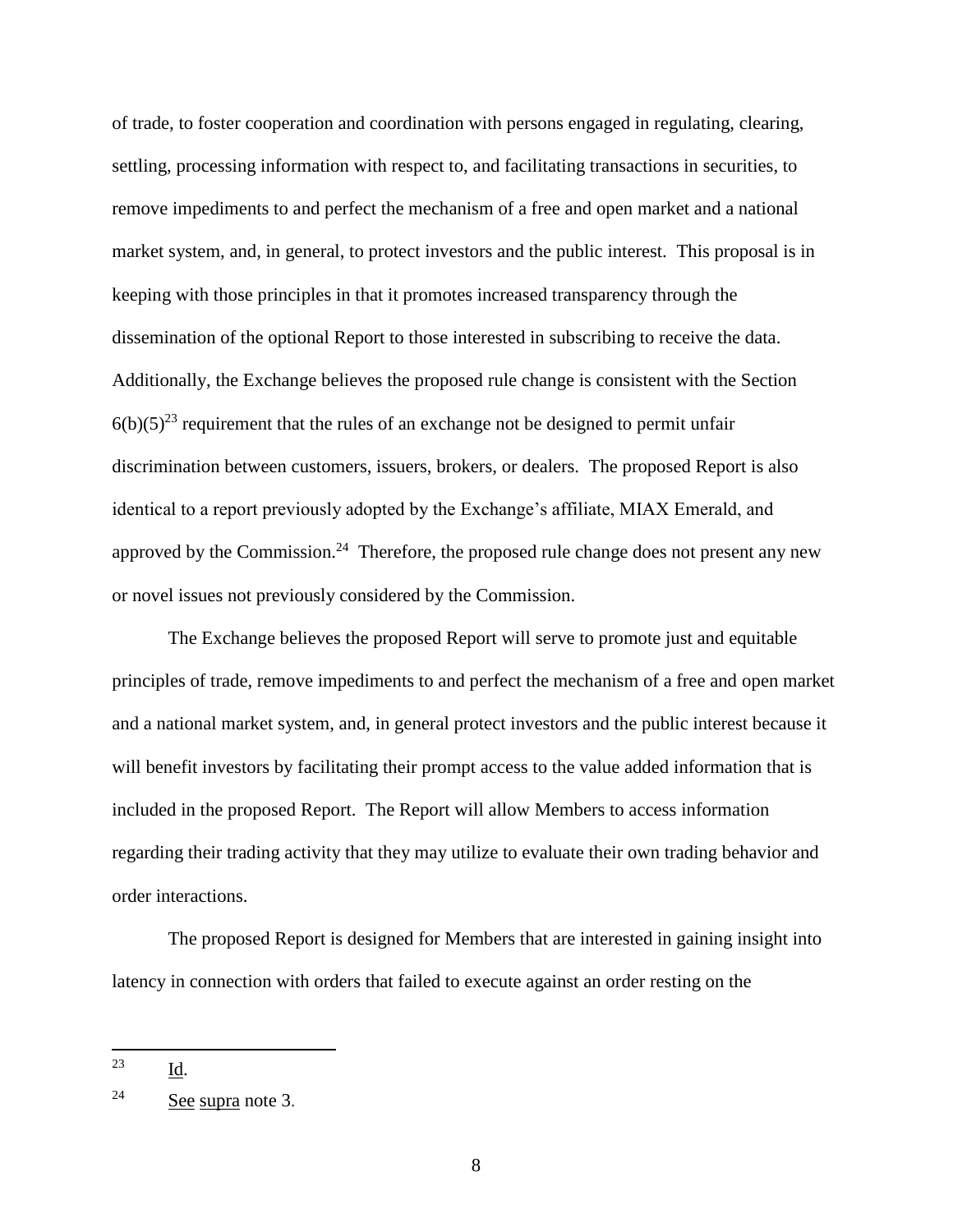Exchange's Book by providing those Members data to analyze by how much time their order may have missed an execution against a contra-side order resting on the Book. The Exchange believes that providing this optional latency data to interested Members is consistent with facilitating transactions in securities, removing impediments to and perfecting the mechanism of a free and open market and a national market system, and, in general, protecting investors and the public interest because it provides greater visibility into the latency of Members' incoming orders. Members may use this data to optimize their models and trading patterns in an effort to yield better execution results by calculating by how much time their order may have missed an execution.

As discussed above, the Exchange currently fields ad hoc requests from Members for information regarding the timeliness of their attempts to execute against resting options liquidity on the Exchange's Book. The proposal is designed to offer this type of latency information in a systematized way and standardized format to any Member that chooses to subscribe to the Report. As a result, the proposal will make latency information for liquidity-seeking orders available in a more equalized manner and will increase transparency, particularly for Recipient Members that may not have the expertise to generate the same information on their own. The proposed Report may better enable Recipient Members to increase the fill rates for their liquidity-seeking orders. At the same time, as is also discussed above, the Report is designed to prevent a Recipient Member from learning other Members' sensitive trading information. The Report would not be a real-time market data product, as it would provide only historical trading data for the previous trading day, generally on a T+1 basis. In addition, the data in the Report regarding incoming orders that failed to execute would be specific to the Recipient Member's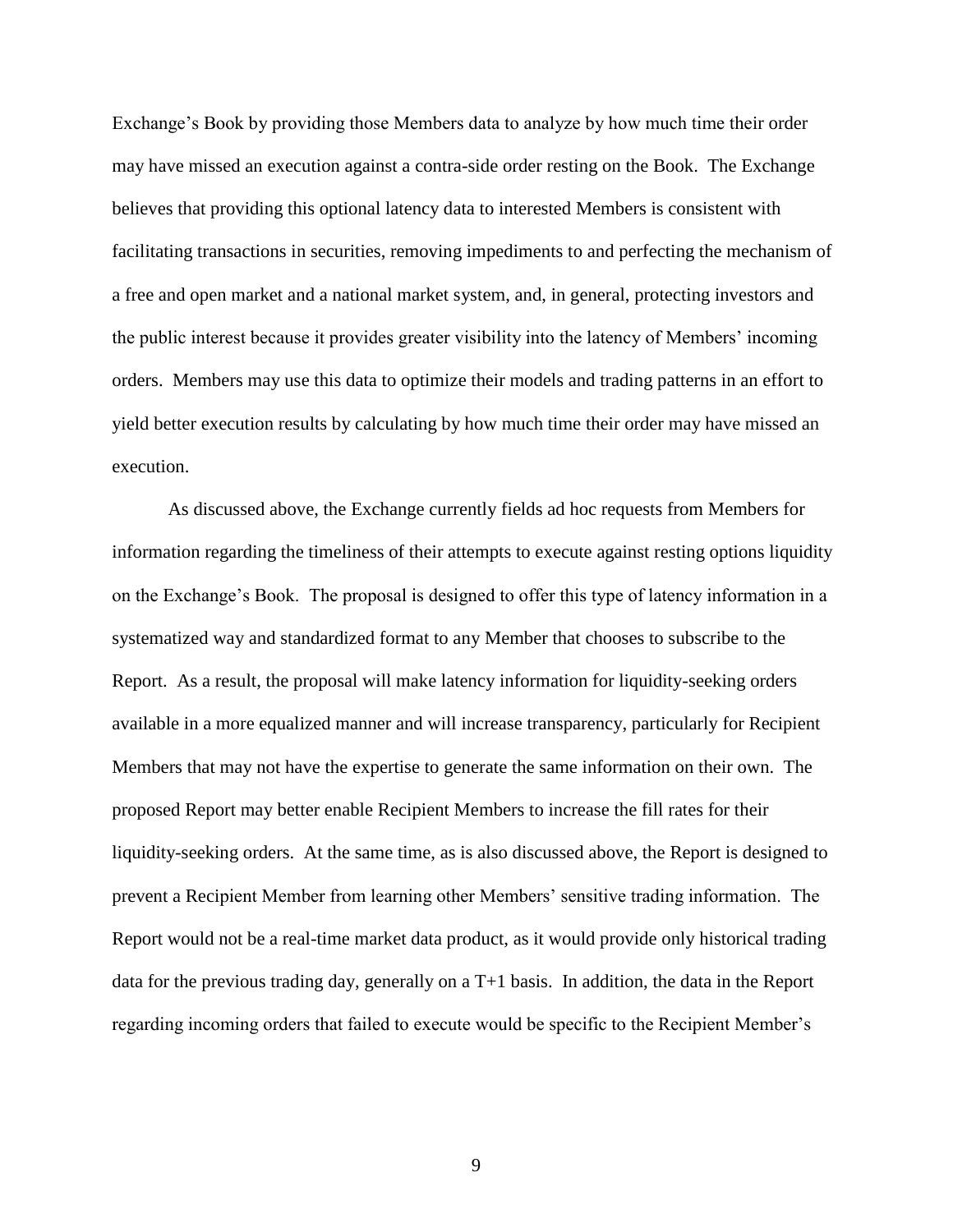orders, and other information in the proposed Report regarding resting orders and executions would be anonymized if it relates to a Member other than the Recipient Member.

The Report generally contains three buckets of information. The first two buckets include information about the resting order and the execution of the resting order. This information is generally available from other public sources, such as OPRA and the Exchange's proprietary data feeds, or is similar to information included in a report offered by another exchange. For example, OPRA provides bids, offers, and consolidated last sale and quotation information for options trading on all national securities exchanges, including the Exchange. In addition, the Exchange offers the Top of Market ("ToM") feed which provides real-time quote and last sale information for all displayed orders on the Book.<sup>25</sup>

Specifically, the first bucket of information contained in the Report for the resting order includes the time the resting order was received by the Exchange, the symbol, unique reference number assigned at the time of receipt, side (buy or sell), and the displayed price and size of the resting order. Further, the symbol, origin type, side (buy or sell), and displayed price and size are also available either via OPRA or the Exchange's proprietary data feeds. The first bucket of information also indicates whether the Recipient Member is an Affiliate of the Member that entered the resting order. This data field will not indicate the identity of the Member that entered the resting order and would simply allow the Recipient Member to better understand the scenarios in which it may execute against the orders of its Affiliates.<sup>26</sup>

The second bucket of information contained in the Report regards the execution of the resting order and includes the MBBO and ABBO at the time of execution. These data points are

<sup>25</sup> See Section 6)a) of the Exchange's fee schedule.

<sup>&</sup>lt;sup>26</sup> The Exchange's surveils to monitor for abhorrent behavior related to internalized trades and identify potential wash sales.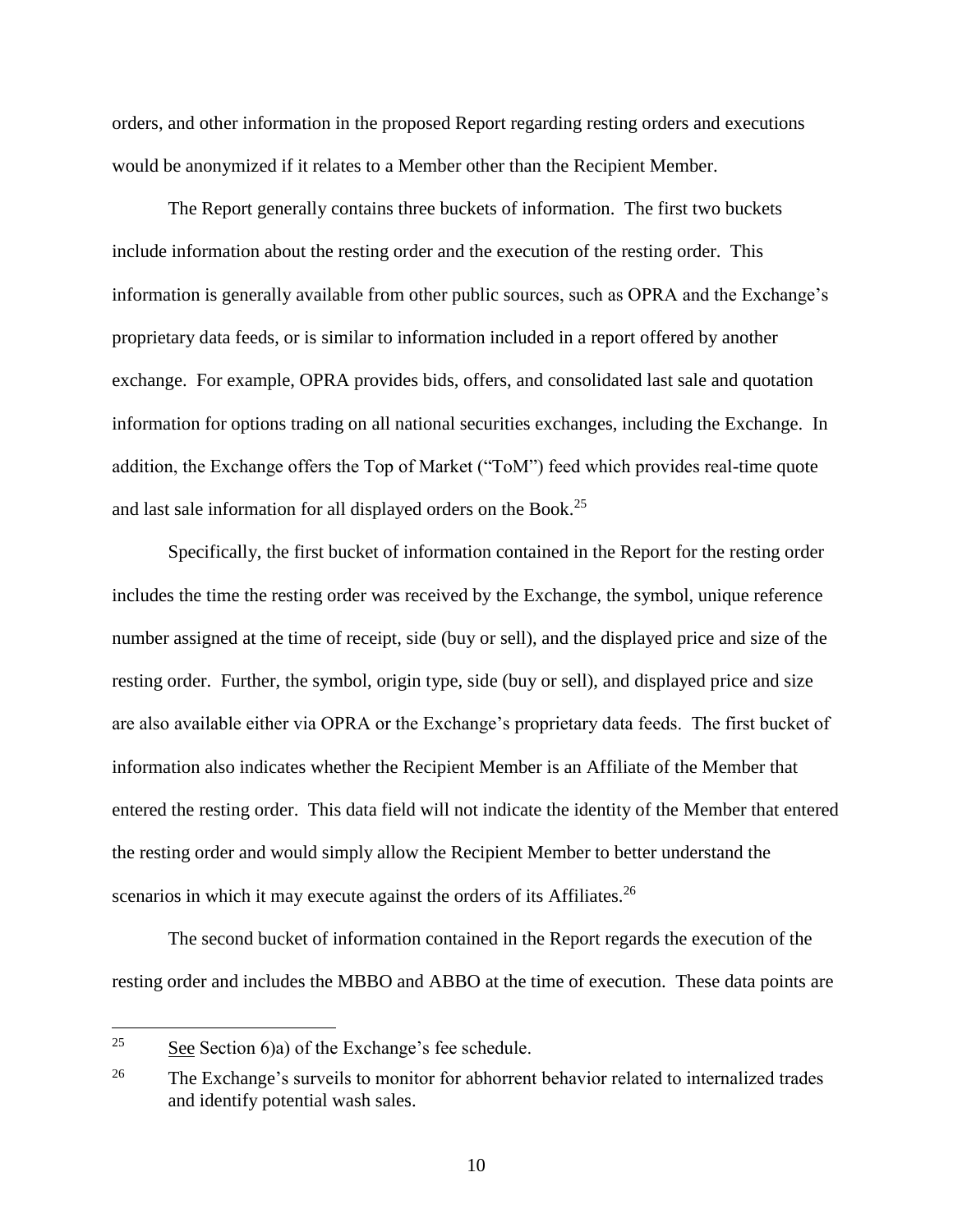also available either via OPRA or the Exchange's proprietary data feeds. The second bucket of information will also indicate whether the response was entered by the Recipient Member. This data point is simply provided as a convenience. If not entered by the Recipient Member, this data point will be left blank so as not to include any identifying information about other Member activity. The second bucket of information also includes the size, time and type of first response that executes against the resting order; as well as the time difference between the time the resting order and first response that executes against the resting order are received by the Exchange. These data points would assist the Recipient Member in analyzing by how much time their order may have missed an execution against a contra-side order resting on the Book.

The third bucket of information is about the Recipient Member's response(s) and the time their response(s) is received by the Exchange. This includes the time difference between the time the first response that executes against the resting order was received by the Exchange and the time of each response sent by the Recipient Member, regardless of whether it executed or not. As above, this data point would assist the Recipient Member in analyzing by how much time their order may have missed an execution against a contra-side order resting on the Book. This bucket would also include the size and type of each response submitted by the Recipient Member, the Recipient Member identifier, and a response reference number which is selected by the Recipient Member. Each of these data points are unique to the Recipient Member and should already be known by Recipient Member even if not included in the Report.

The Exchange proposes to provide the Report on a voluntary basis and no Member will be required to subscribe to the Report. The Exchange notes that there is no rule or regulation that requires the Exchange to produce, or that a Member elect to receive, the Report. It is entirely a business decision of each Member to subscribe to the Report. The Exchange proposes

11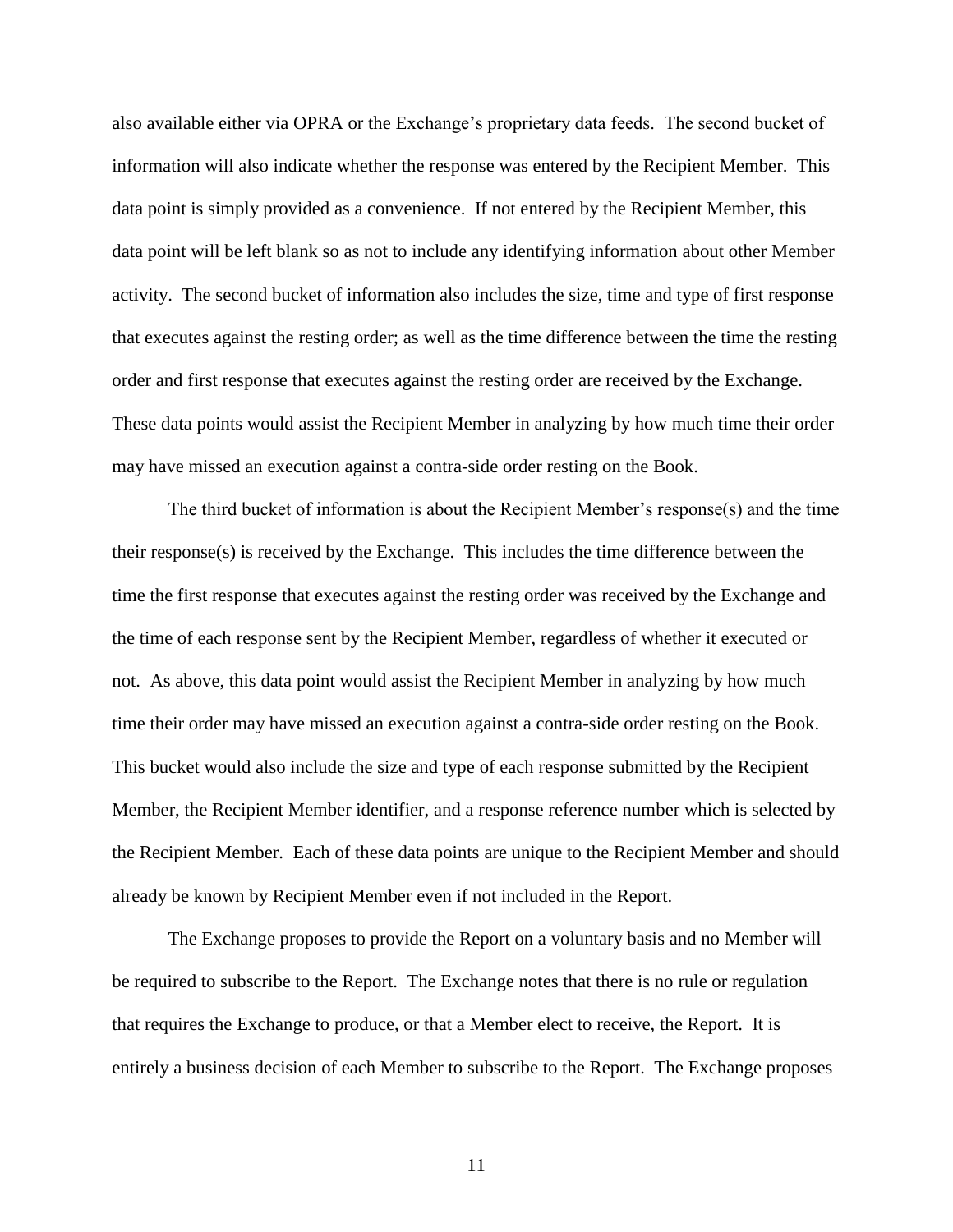to offer the Report as a convenience to Members to provide them with additional information regarding trading activity on the Exchange on a delayed basis after the close of regular trading hours. A Member that chooses to subscribe to the Report may discontinue receiving the Report at any time if that Member determines that the information contained in the Report is no longer useful.

In summary, the proposed Report will help to protect a free and open market by providing additional data (offered on an optional basis) to the marketplace and by providing investors with greater choices.<sup>27</sup> Additionally, the proposal would not permit unfair discrimination because the proposed Report will be available to all Exchange Members.

### B. Self-Regulatory Organization's Statement on Burden on Competition

The Exchange does not believe that the proposed rule change will result in any burden on competition that is not necessary or appropriate in furtherance of the purposes of the Act, as amended. The Exchange believes that the proposed Report will enhance competition<sup>28</sup> by providing a new option for receiving market data to Members. The proposed Report will also further enhance competition between exchanges by allowing the Exchange to expand its product offerings to include a report similar to that currently offered by the NASDAQ Stock Market LLC ("NASDAQ").<sup>29</sup>

In this instance, the proposed rule change to offer the optional Report is in response to Member interest and requests for such information. The Exchange does not believe the proposed

 $\overline{a}$ 

<sup>&</sup>lt;sup>27</sup> See Sec. Indus. Fin. Mkts. Ass'n (SIFMA), Initial Decision Release No. 1015, 2016 SEC LEXIS 2278 (ALJ June 1, 2016) (finding the existence of vigorous competition with respect to non-core market data).

<sup>28</sup> Id.

<sup>&</sup>lt;sup>29</sup> See NASDAQ Equity Section 7, Rule  $146(a)(2)$ .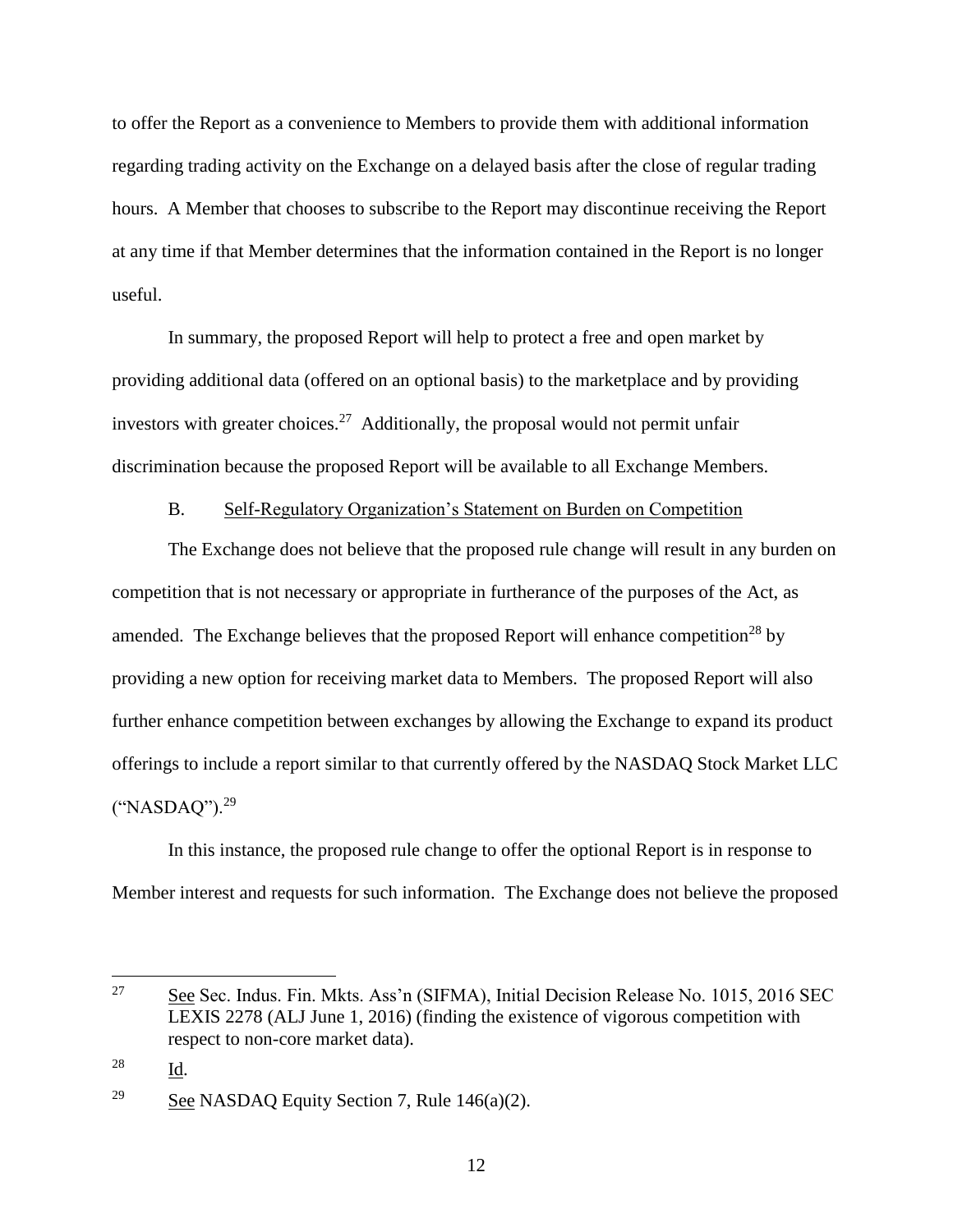Report will have an inappropriate burden on intra-market competition between Recipient Members and other Members who do not receive the Report. As discussed above, the first two buckets of information included in the Report contain information about the resting order and the execution of the resting order, both of which are generally available to Members that choose not to receive the Report from other public sources, such as OPRA and the Exchange's proprietary data feeds. The third bucket of information is about the Recipient Member's response and the time their response is received by the Exchange, information which the Recipient Member would be able to obtain without receiving the Report. Additionally, some Members may already be able to derive a substantial amount of the same data that is provided by some of the components based on their own executions and algorithms.

In sum, if the proposed Report is unattractive to Members, Members will opt not to receive it. Accordingly, the Exchange does not believe that the proposed change will impair the ability of Members or competing order execution venues to maintain their competitive standing in the financial markets.

## C. Self-Regulatory Organization's Statement on Comments on the Proposed Rule Change Received from Members, Participants, or Others

Written comments were neither solicited nor received.

## III. Date of Effectiveness of the Proposed Rule Change and Timing for Commission Action

The Exchange has filed the proposed rule change pursuant to Section  $19(b)(3)(A)(iii)$  of the Act<sup>30</sup> and Rule 19b-4(f)(6) thereunder.<sup>31</sup> Because the proposed rule change does not: (i) significantly affect the protection of investors or the public interest; (ii) impose any significant burden on competition; and (iii) become operative for 30 days from the date on which it was

 $\overline{a}$ 

 $30 \qquad 15 \text{ U.S.C. } 78s(b)(3)(A)(iii).$ 

 $31$  17 CFR 240.19b-4(f)(6).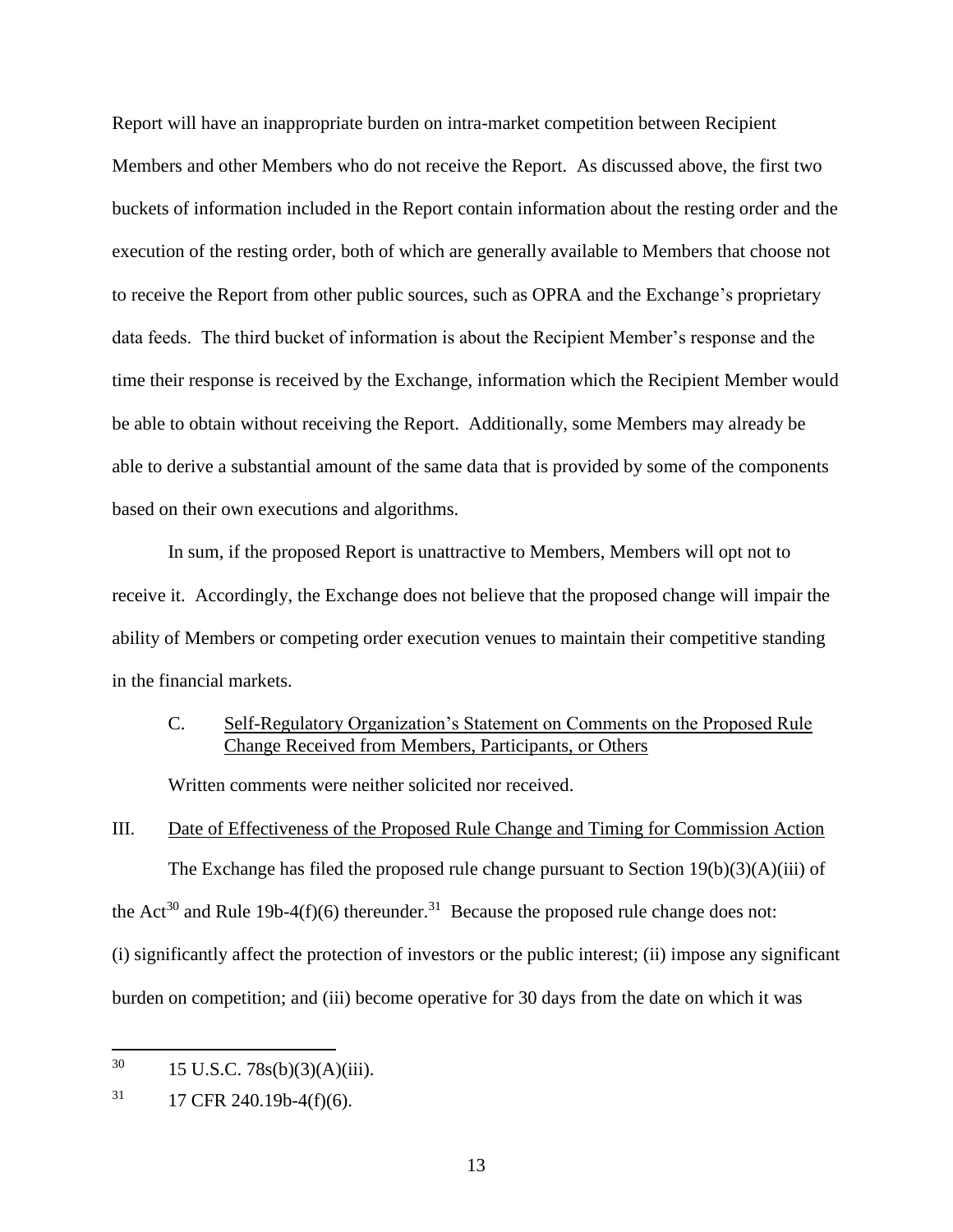filed, or such shorter time as the Commission may designate, if consistent with the protection of investors and the public interest, the proposed rule change has become effective pursuant to Section 19(b)(3)(A) of the Act<sup>32</sup> and Rule 19b-4(f)(6) thereunder.<sup>33</sup>

A proposed rule change filed under Rule  $19b-4(f)(6)^{34}$  normally does not become operative for 30 days after the date of the filing. However, pursuant to Rule 19b-4(f)(6)(iii),  $35$ the Commission may designate a shorter time if such action is consistent with the protection of investors and the public interest. The Exchange has asked the Commission to waive the 30-day operative delay so that the proposed rule change may become operative immediately. The Exchange states that it is prepared to begin offering the Report upon the effectiveness of this proposed rule change. The Exchange also argues that waiver of the operative delay would allow the Exchange to provide a product offering identical to that of its affiliate, MIAX Emerald, as soon as practicable, which in turn would reduce potential confusion in the near term about whether the Exchange is offering the same report as its affiliate offers currently. For these reasons, the Commission believes that waiver of the 30-day operative delay is consistent with the protection of investors and the public interest. Accordingly, the Commission hereby waives the 30-day operative delay and designates the proposal operative upon filing.<sup>36</sup>

- $34$  17 CFR 240.19b-4(f)(6).
- $^{35}$  17 CFR 240.19b-4(f)(6)(iii).

 $32$ <sup>32</sup> 15 U.S.C. 78s(b)(3)(A).

<sup>&</sup>lt;sup>33</sup> 17 CFR 240.19b-4(f)(6). In addition, Rule 19b-4(f)(6)(iii) requires the Exchange to give the Commission written notice of the Exchange's intent to file the proposed rule change, along with a brief description and text of the proposed rule change, at least five business days prior to the date of filing of the proposed rule change, or such shorter time as designated by the Commission. The Exchange has satisfied this requirement.

<sup>&</sup>lt;sup>36</sup> For purposes only of waiving the 30-day operative delay, the Commission has considered the proposed rule's impact on efficiency, competition, and capital formation. See 15 U.S.C. 78c(f).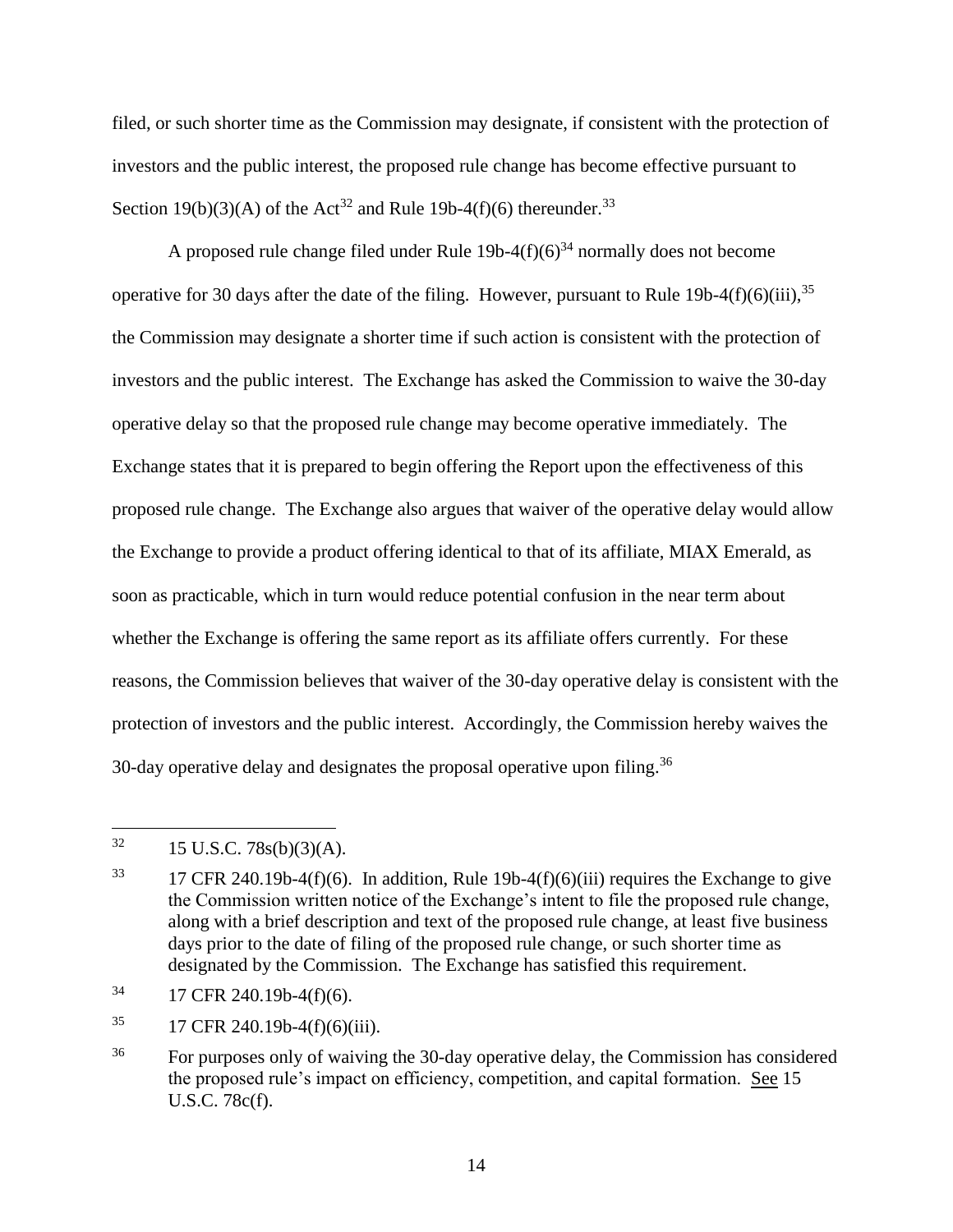At any time within 60 days of the filing of the proposed rule change, the Commission summarily may temporarily suspend such rule change if it appears to the Commission that such action is necessary or appropriate in the public interest, for the protection of investors, or otherwise in furtherance of the purposes of the Act. If the Commission takes such action, the Commission shall institute proceedings to determine whether the proposed rule change should be approved or disapproved.

#### IV. Solicitation of Comments

Interested persons are invited to submit written data, views, and arguments concerning the foregoing, including whether the proposed rule change is consistent with the Act. Comments may be submitted by any of the following methods:

#### Electronic comments:

- Use the Commission's Internet comment form [\(http://www.sec.gov/rules/sro.shtml\)](http://www.sec.gov/rules/sro.shtml); or
- Send an e-mail to [rule-comments@sec.gov.](mailto:rule-comments@sec.gov) Please include File Number SR-MIAX-2021-21 on the subject line.

#### Paper comments:

• Send paper comments in triplicate to Secretary, Securities and Exchange Commission, 100 F Street, NE, Washington, DC 20549-1090.

All submissions should refer to File Number SR-MIAX-2021-21. This file number should be included on the subject line if e-mail is used. To help the Commission process and review your comments more efficiently, please use only one method. The Commission will post all comments on the Commission's Internet website (http://www.sec.gov/rules/sro.shtml). Copies of the submission, all subsequent amendments, all written statements with respect to the proposed rule change that are filed with the Commission, and all written communications

15